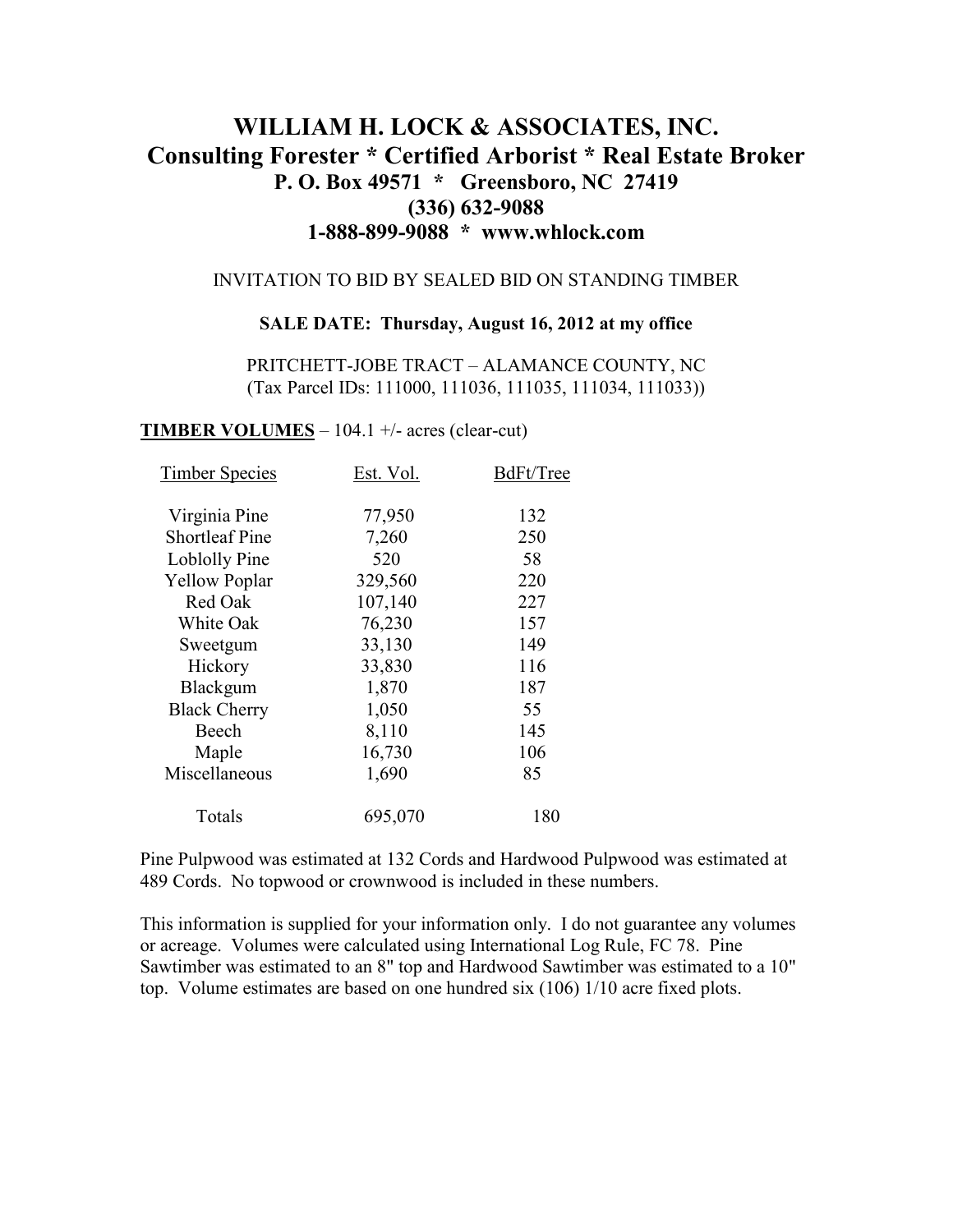Page Two Pritchett/Jobe - Timber Sale Sale Date: Thursday – August 16, 2012

# **LOCATION:**

This tract is located on the west side of NC 87 past the end of Ed Patterson Road, the south side of Gilliam Church Road down an existing farm path, and adjoins the east side of the Haw River. See attached location maps.

### **BIDS:**

The Pritchett/Jobe Tracts are being sold on a lump sum sealed bid basis with one bid for all blocks. Bids will be accepted by **regular mail** if received by 5:00 pm on Wednesday, August 15, 2012 **OR** bids will be accepted by **email (whlock@whlock.com), telephone (336-632-9088), fax (336-632-9088), or in-person** at my office until 11:00 am on Thursday, August 16, 2012. At 11:00 am on Thursday, August 16, 2012 all bids received will be recorded. The successful bidder will be notified within 24 hours of the bid openings. A 10% deposit may be requested to be delivered to William H. Lock & Associates, Inc. within 72 hours of the bid opening. The balance of the sales price is to be delivered at the sale closing which should occur on or before September 12, 2012. The seller reserves the right to refuse or accept any and all bids. Seller will consider all bids. The seller will be responsible for the timber deed preparation, revenue stamps if recorded, and the forestry consultant fees. The buyer will be responsible for all other closing costs. A \$1,000 performance deposit will be payable at closing and held in a noninterest bearing trust account until satisfactory completion of logging. The performance deposit does not limit the buyer's liability.

# **PLACE OF SALE:**

The timber sale will be held at the office of William H. Lock & Associates, Inc. in Greensboro, NC. The office address is 375 S. Swing Road, Greensboro, NC 27409. Telephone and Fax: 336-632-9088; Email: whlock@whlock.com

# **CONDITIONS OF SALE**:

1. The Buyer shall have 24 months from the date of the timber deed to cut and remove all merchantable timber within the "Sale Areas". "Creek Buffers" and "Out" areas have been marked with Red Paint. No red painted trees marking these boundaries may be cut and no trees within the red painted areas are to be cut. The tract is within the Jordan Lake Watershed so Buyer is responsible for following these specific regulations. Scattered "leave" trees have been marked with orange flagging and paint on the Pritchett tracts. These are "out" and are to be left standing and protected during the harvesting operation.

2. The Buyer may access the tract from Gilliam Church Road along the existing farm path leading into the Pritchett/Jobe tracts and/or the farm path leading off the end of Ed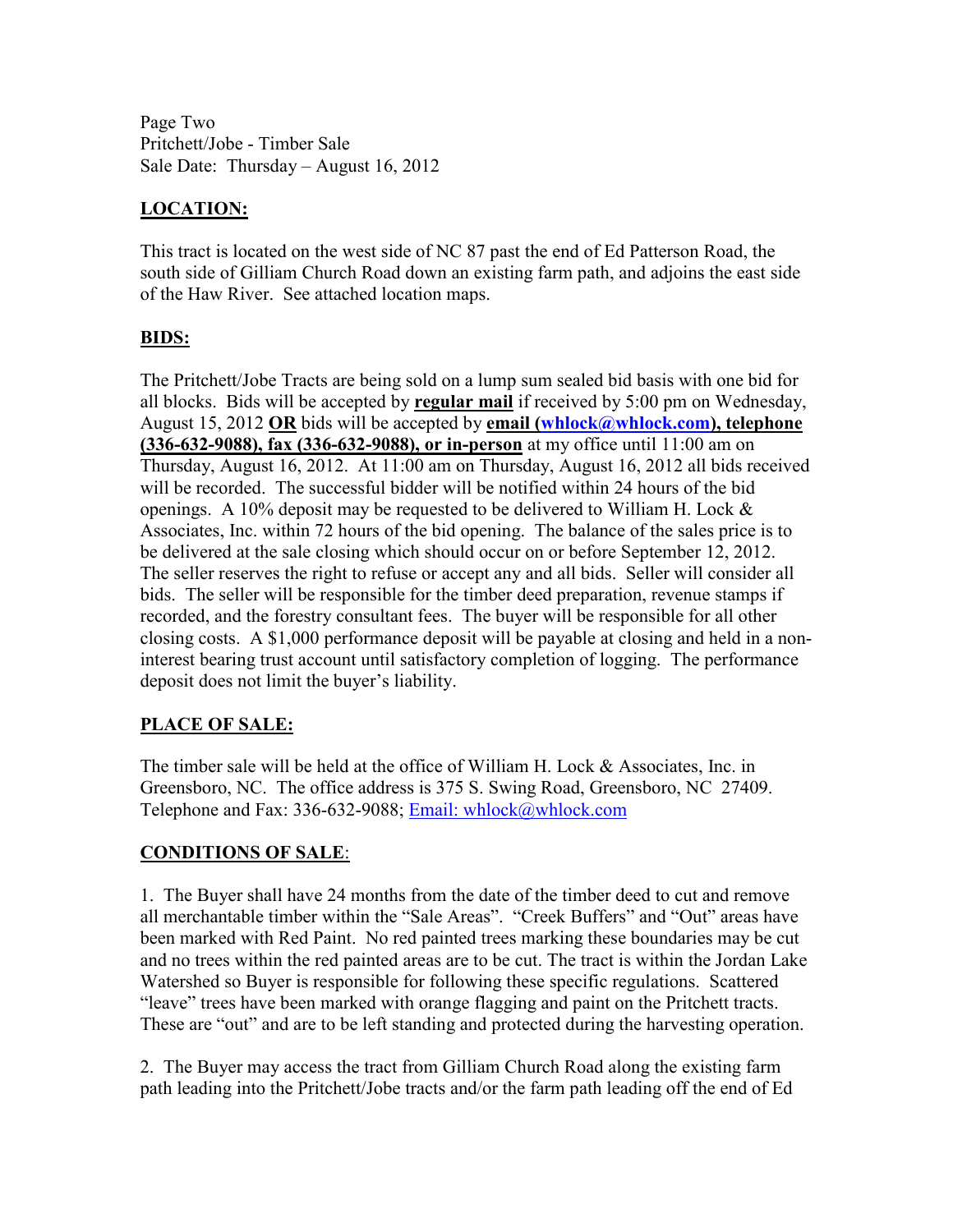Page Three Pritchett/Jobe - Timber Sale Sale Date: Thursday – August 16, 2012

Patterson Road to the wooded areas of the sale parcels on the east side of the creek. This access is subject to the terms outlined in the included Timber Access Agreement signed by Clark and James Patterson. All access routes will need to be installed and/or maintained according to all North Carolina Best Management Practices, Forest Practice Guidelines, and any applicable river basin or watershed rules. All roadways must remain open and passable by ordinary traffic at all times. The roadways must be left in similar condition at the completion of the harvesting operation as they were at the beginning of the harvesting operation. Call W.H. Lock if there are questions concerning access routes.

3. The Buyer is responsible for maintaining a clean site. No equipment parts, trash, tires or other debris shall be left on the property. It shall be the Buyer's responsibility to clean up any hazardous material or chemical waste spills including but not limited to Diesel Fuel, Hydraulic Fluid, Machine Oil, and/or Gasoline upon the subject property. Responsibility will include any required remediation including but not limited to the removal of contaminated soils.

4. Harvesting operations must not interfere with any farming operations and farming operations must not interfere with any harvesting operations. Decking, loading or hauling will not be permitted in any existing open fields or pastures immediately adjacent to the timber unless approved by William H. Lock & Associates, Inc. If approved, open areas must be free of logging debris, smoothed when completed, and re-seeded if necessary. All loading decks and truck parking areas must be reseeded when the harvesting operation is completed.

5. The Buyer is responsible for following all Federal, State, and local regulations regarding timber harvesting activities. If required, Buyer is responsible for obtaining any necessary permits or licenses required for timber harvesting. All logging operations must conform to North Carolina Best Management Practices, Forest Practices Guidelines, Jordan Lake Watershed, and any applicable river basin or watershed rules. In the event that a non-compliance situation is identified on the tract as a result of the harvesting operation, William H. Lock  $\&$  Associates, Inc. will have the express right to suspend the harvesting operation until the situation is brought into compliance. No trees or other logging debris shall be left in or across the property boundary, sale cutting lines or access roads and paths.

6. All necessary property lines and corners have been marked with orange flagging. The Jobe tracts have been recently surveyed. No flagged or painted trees denoting the property and/or sale boundary shall be cut and no trees outside the boundary lines shall be cut. If trees marking the property lines or sale boundary are cut, North Carolina timber trespass laws may apply. No trees shall be cut to fall on a neighboring landowner's property or where potential damage may occur. If existing property corners